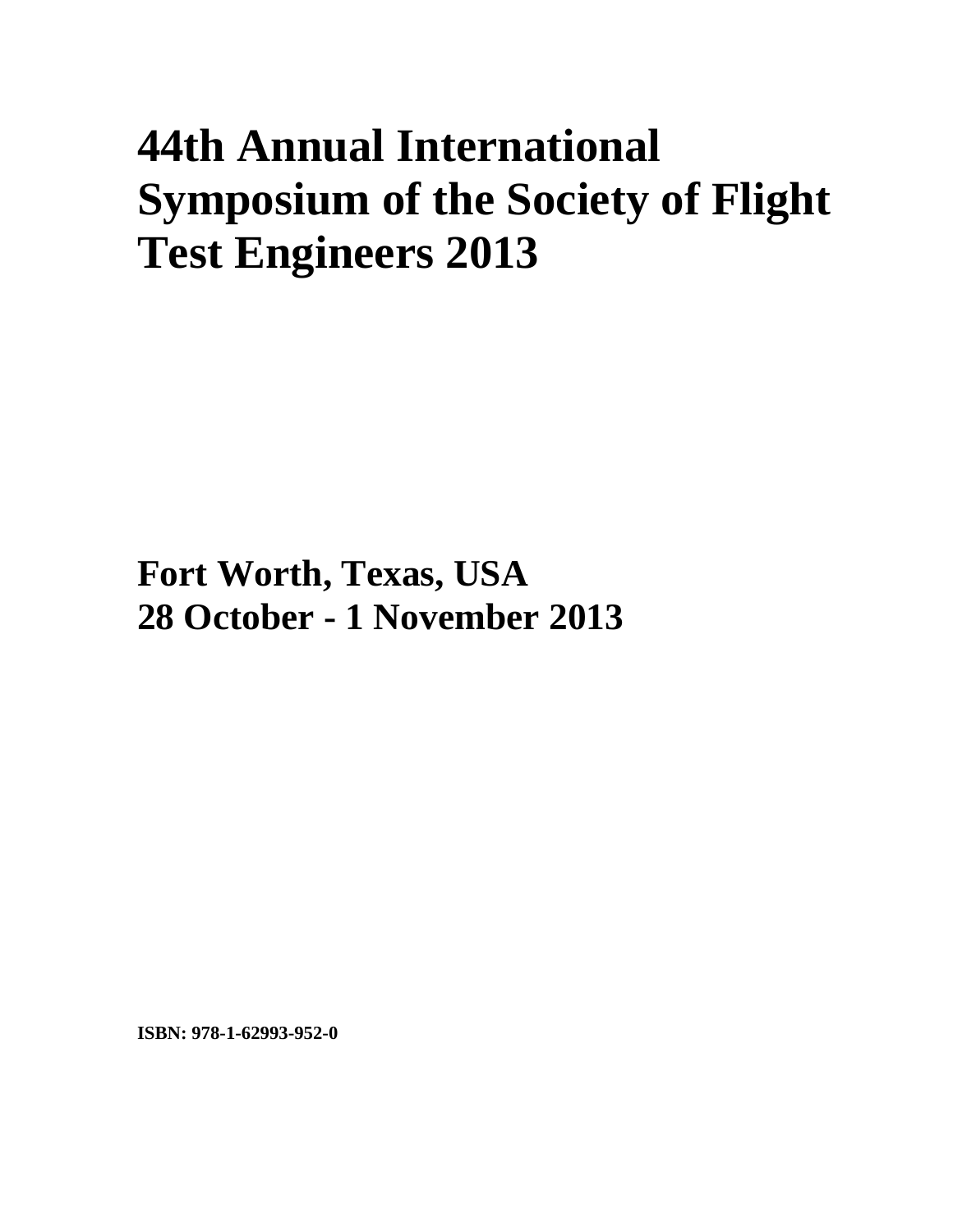**Printed from e-media with permission by:** 

Curran Associates, Inc. 57 Morehouse Lane Red Hook, NY 12571



**Some format issues inherent in the e-media version may also appear in this print version.** 

Copyright© (2013) by the Society of Flight Test Engineers All rights reserved.

Printed by Curran Associates, Inc. (2014)

For permission requests, please contact the Society of Flight Test Engineers at the address below.

Society of Flight Test Engineers 44814 N. Elm Avenue Lancaster, California 93534

Phone: 661-949-2095 Fax: 661-949-2096

www.sfte.org

## **Additional copies of this publication are available from:**

Curran Associates, Inc. 57 Morehouse Lane Red Hook, NY 12571 USA Phone: 845-758-0400 Fax: 845-758-2634 Email: curran@proceedings.com Web: www.proceedings.com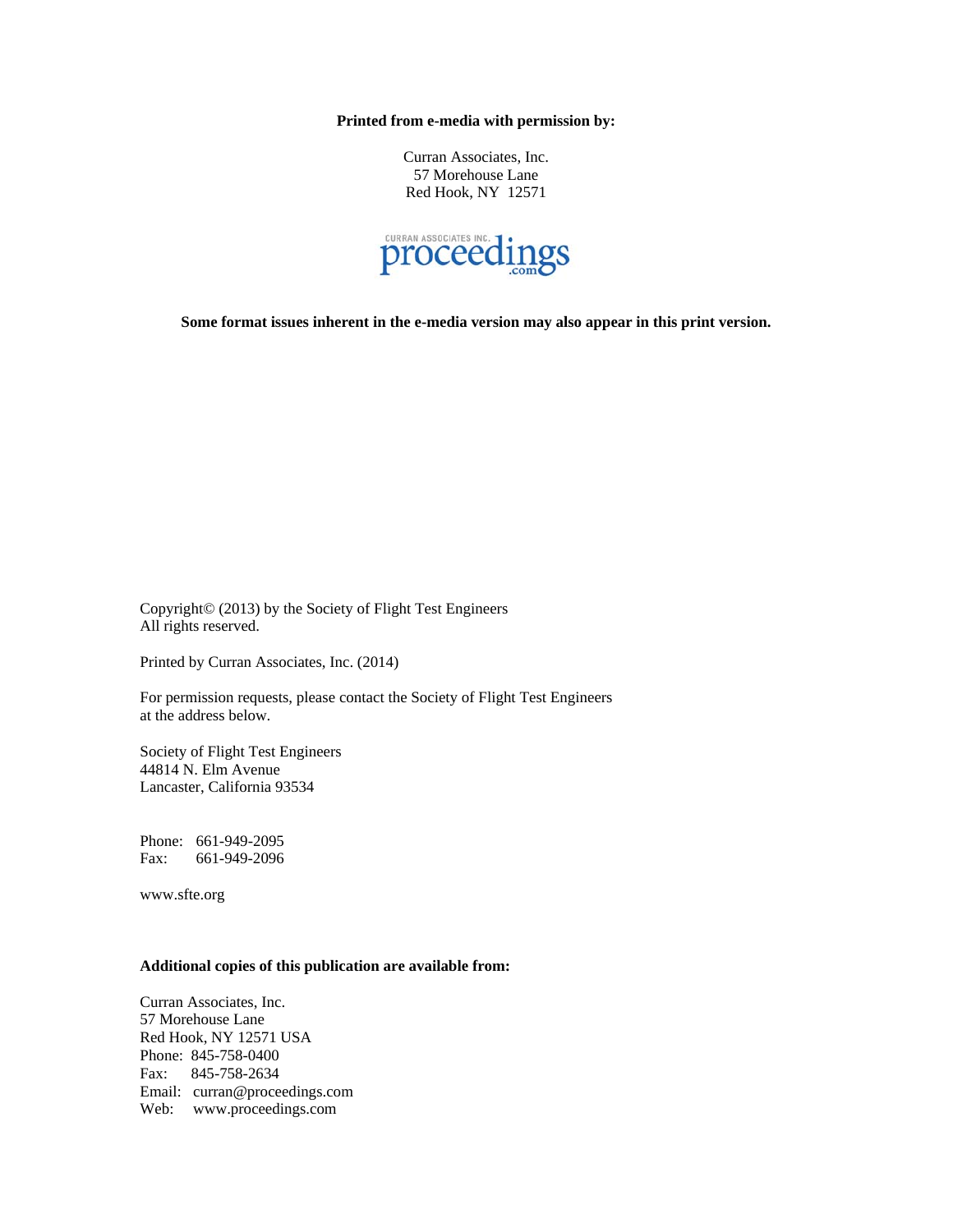## **TABLE OF CONTENTS**

| <b>BEFORE PREDATOR: THE EARLY HISTORY OF USAF REMOTELY PILOTED AIRCRAFT </b><br>Kenneth P. Katz |  |
|-------------------------------------------------------------------------------------------------|--|
| LOCKHEED MARTIN UCLASS A SKUNK WORKS APPROACH - 2013 SFTE/SETP FLIGHT                           |  |
|                                                                                                 |  |
| Bob Ruszkowski                                                                                  |  |
| AN AIRBUS MILITARY VIEW OF HOW MISSION SYSTEMS (PAYLOADS) FLIGHT TESTING                        |  |
|                                                                                                 |  |
| Jesualdo Martinez Rodenas, San Pablo Sur                                                        |  |
| LIMITS BASED MONITORING OF DYNAMIC FLIGHT TEST MANEUVERS - HUMAN                                |  |
|                                                                                                 |  |
| William Kuhlemeier                                                                              |  |
|                                                                                                 |  |
| Paul Metz, Mark Shackelford                                                                     |  |
|                                                                                                 |  |
| Paul J. Bolds-Moorehead, Van G. Chaney, Terry Lutz, Stephane Vaux                               |  |
|                                                                                                 |  |
| Ryan P. McMahon                                                                                 |  |
|                                                                                                 |  |
| X-51A SCRAMJET DEMONSTRATOR PROGRAM: WAVERIDER                                                  |  |
|                                                                                                 |  |
| Maj Christopher M. Rondeau, Timothy R. Jorris                                                   |  |
| <b>RESEARCH AT THE USAF TEST PILOT SCHOOL - UPDATE ON TEST MANAGEMENT</b>                       |  |
|                                                                                                 |  |
| Dave Vanhoy                                                                                     |  |
| SPIN REPRODUCTION, CONTROL SYSTEM TESTING AND CONTROL ROOM TRAINING                             |  |
|                                                                                                 |  |
| Panagiotis A. Vitsas                                                                            |  |
|                                                                                                 |  |
| Art Tomassetti                                                                                  |  |
| CASE STUDY IN HUMAN FACTORS AND WHY MOST OFF-NOMINAL SPACE ACTIVITIES                           |  |
| HAVE FLIGHT TEST COMPONENTS (OR "THE FIRST RP SPACECRAFT MISHAP!)  196                          |  |
| Dwight Holland                                                                                  |  |
|                                                                                                 |  |
| Pietro Venanzi, Dan Wells                                                                       |  |
|                                                                                                 |  |
| Daniel W. Hrehov                                                                                |  |
|                                                                                                 |  |
| Jesús Javier Fernández Orío, Rafael Gómez Blanco, Juan B. Terrones Aragón                       |  |
| AN INNOVATIVE LOW MAINTENANCE DATA ACQUISITION SOLUTION FOR LOAD                                |  |
|                                                                                                 |  |
| Jason Niebuhr, James M. Greer, Diarmuid Corry, Elisabeth O'Brien                                |  |
| DEVELOPMENT, CERTIFICATION, AND FLIGHT TESTING OF AN OPTIONALLY PILOTED                         |  |
| AIRCRAFT FOR UNMANNED AIRCRAFT SYSTEM FLIGHT TEST TECHNIQUE                                     |  |
|                                                                                                 |  |
| Ryan T. Olson, Chris M. McElroy                                                                 |  |
|                                                                                                 |  |
| Roberto A. Bunge                                                                                |  |
|                                                                                                 |  |
| Onur Daskiran                                                                                   |  |
| TESTING ADVANCED GUIDANCE, NAVIGATION AND CONTROL METHODS WITH                                  |  |
|                                                                                                 |  |
| Eric N. Johnson                                                                                 |  |
| MOBILE AD-HOC NETWORKS IN THE SKY – FOR CIVILIAN APPLICATIONS: STATE OF                         |  |
|                                                                                                 |  |
| Kamesh Namuduri, Yan Wan                                                                        |  |
|                                                                                                 |  |
| Kenneth P. Katz                                                                                 |  |
|                                                                                                 |  |